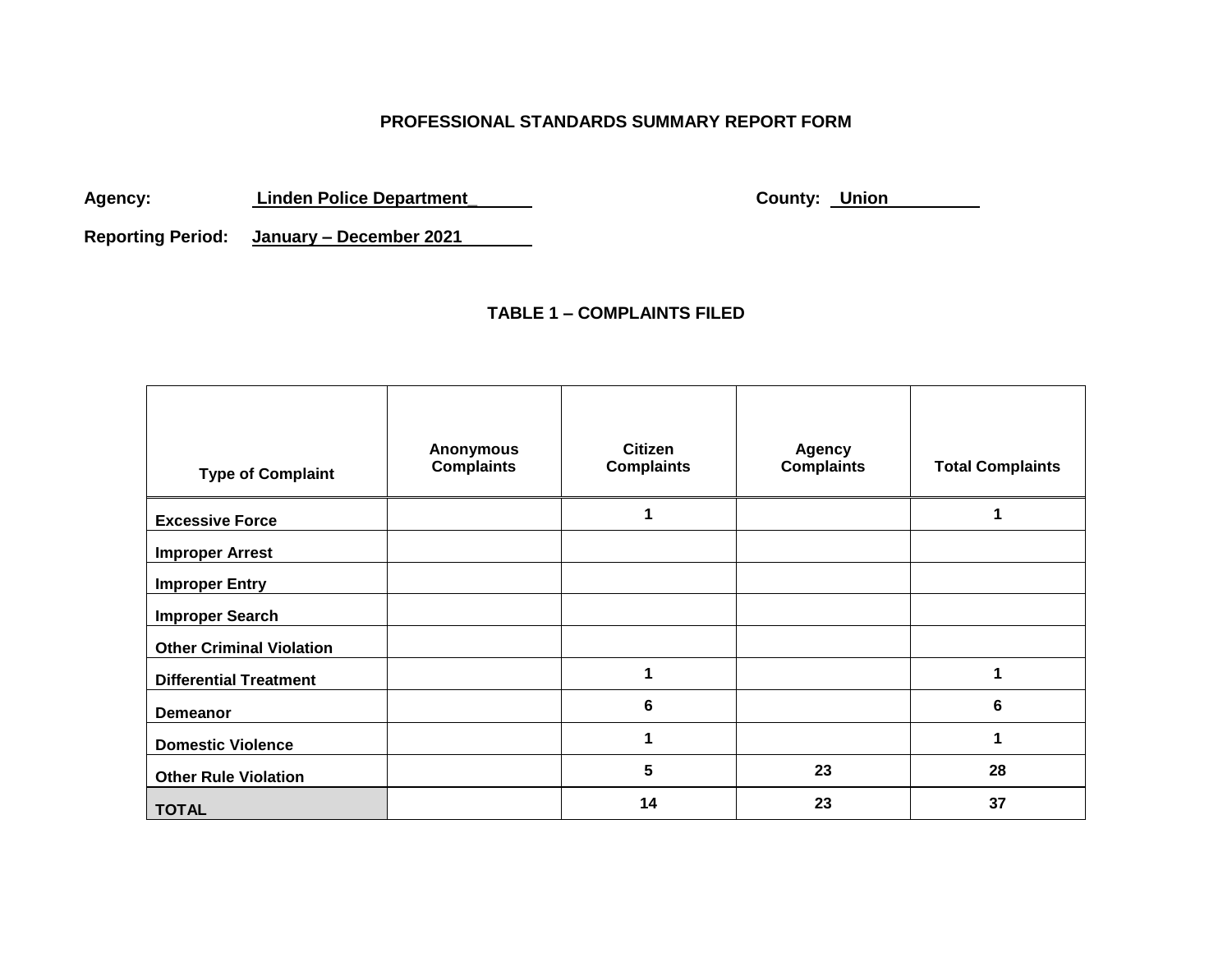## **PROFESSIONAL STANDARDS SUMMARY REPORT FORM**

Agency: Linden Police Department<br> **Agency:** County: Union

**Reporting Period: January - December 2021**

#### **TABLE 2 – AGENCY DISPOSITIONS**

| <b>Type of Complaint</b>        | <b>Sustained</b> | <b>Exonerated</b> | <b>Not Sustained</b> | <b>Unfounded</b> | Administratively<br><b>Closed</b> | <b>Total</b><br><b>Dispositions</b> |
|---------------------------------|------------------|-------------------|----------------------|------------------|-----------------------------------|-------------------------------------|
| <b>Excessive Force</b>          |                  |                   |                      |                  |                                   |                                     |
|                                 |                  |                   |                      |                  |                                   |                                     |
| <b>Improper Arrest</b>          |                  |                   |                      |                  |                                   |                                     |
| <b>Improper Entry</b>           |                  |                   |                      |                  |                                   |                                     |
| <b>Improper Search</b>          |                  |                   |                      |                  |                                   |                                     |
| <b>Other Criminal Violation</b> |                  |                   |                      |                  |                                   |                                     |
| <b>Differential Treatment</b>   |                  |                   |                      |                  |                                   | 1                                   |
| <b>Demeanor</b>                 |                  |                   |                      |                  |                                   | $\mathbf{2}$                        |
| <b>Domestic Violence</b>        |                  |                   |                      |                  |                                   |                                     |
| <b>Other Rule Violation</b>     | 24               | 15                | $\overline{2}$       | $\mathbf{2}$     |                                   | 44                                  |
| <b>TOTAL</b>                    | 24               | 17                | 3                    | $\mathbf 2$      |                                   | 47                                  |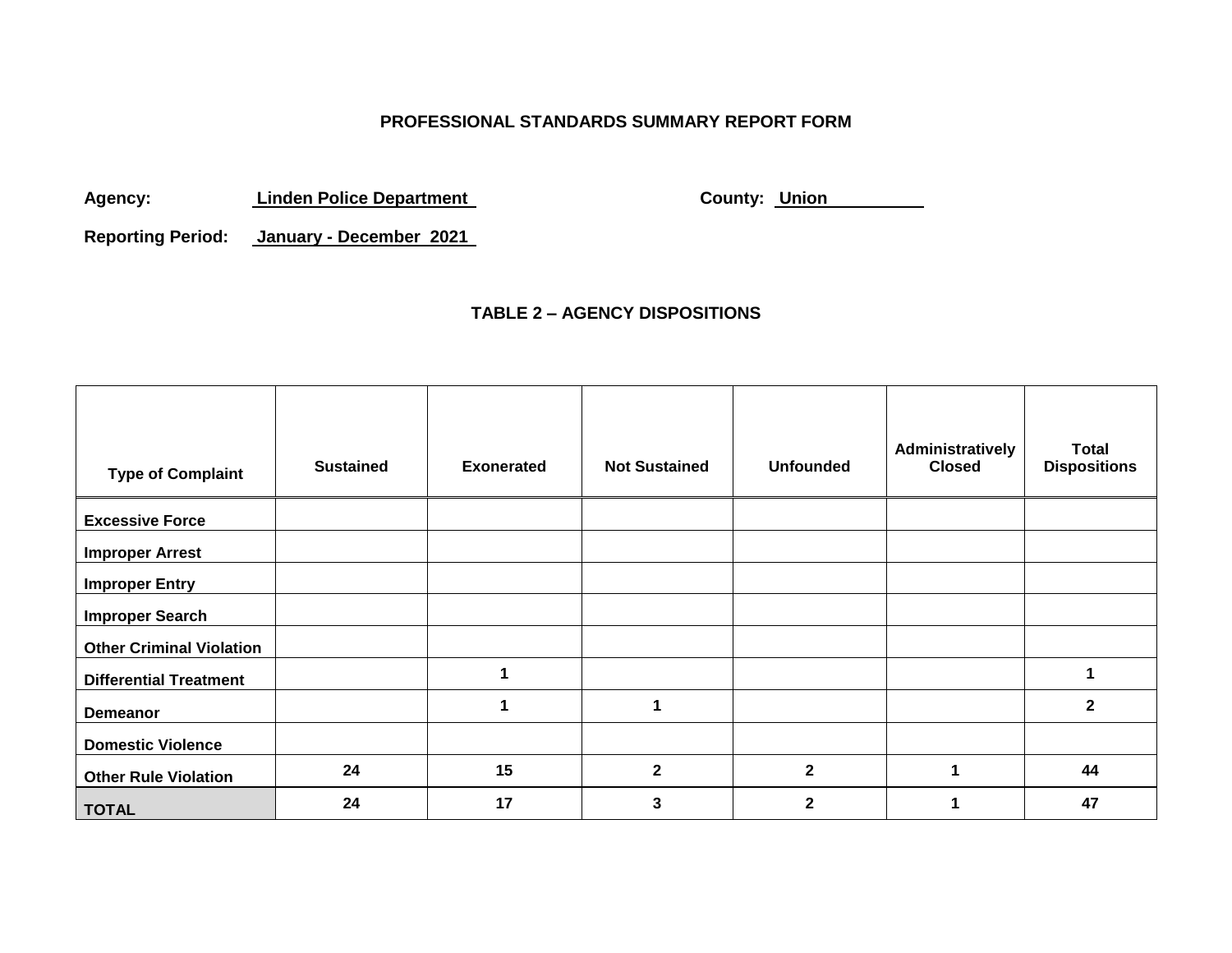## **PROFESSIONAL STANDARDS SUMMARY REPORT FORM**

Agency: **Linden Police Department County: Union 1999** 

**Reporting Period: \_January to December 2021**

## **TABLE 3 – COURT DISPOSITIONS**

| Court                  | <b>Cases</b><br><b>Dismissed</b> | Cases<br><b>Diverted</b> | <b>Acquittals</b> | <b>Convictions</b> |
|------------------------|----------------------------------|--------------------------|-------------------|--------------------|
| <b>Municipal Court</b> |                                  |                          |                   |                    |
| <b>Superior Court</b>  |                                  |                          |                   |                    |
| <b>TOTAL</b>           | 0                                | 0                        | 0                 | 0                  |